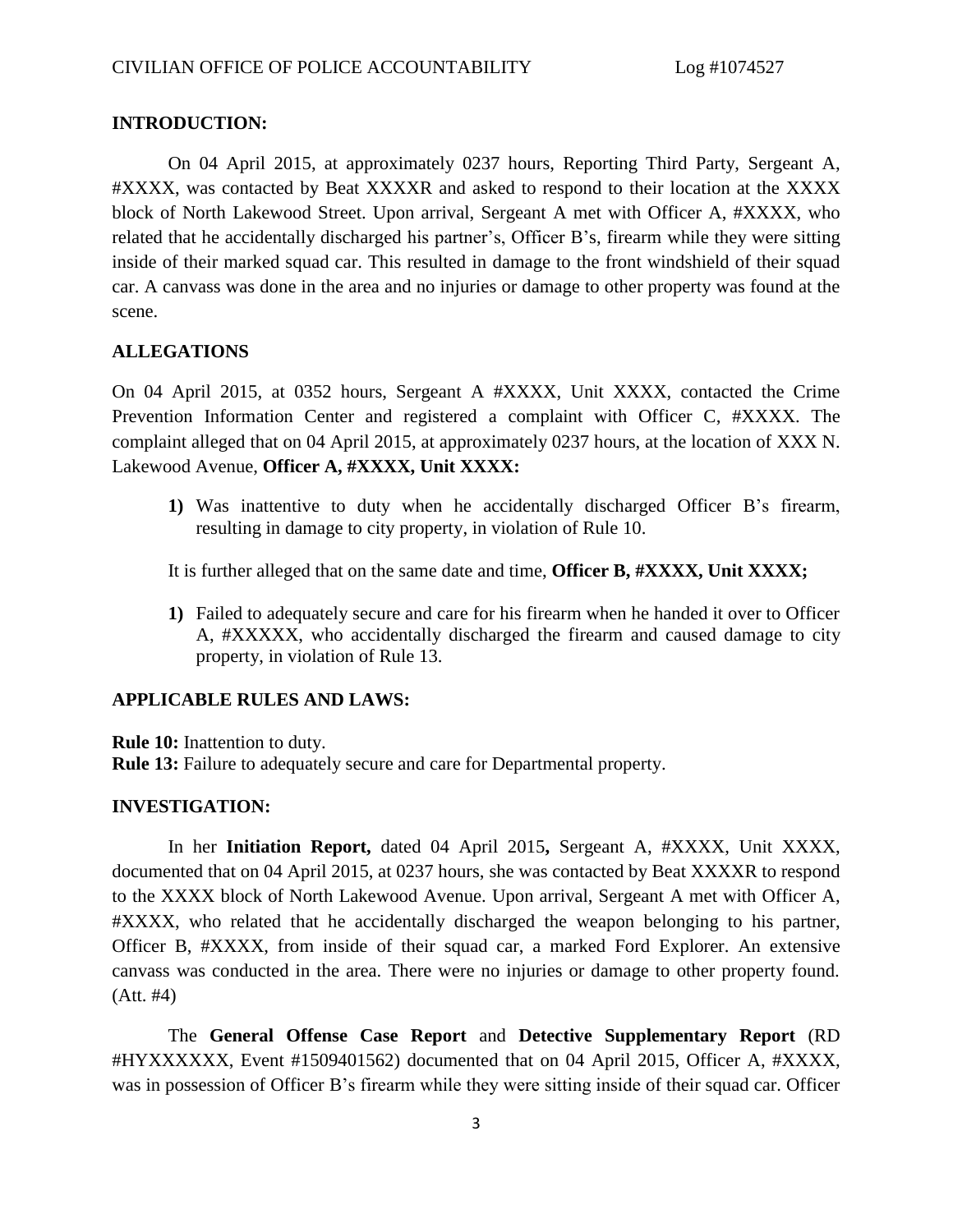A accidentally discharged the firearm, causing damage to the front windshield of vehicle #9123. The responding officers did an extensive canvass of the area and found no further property damage or injuries. (Atts. #6-7)

In his **Tactical Response Report**, Officer A reported that he discharged Officer B's firearm one (1) time from a sitting position. (Att. #8)

The **Department Vehicle Crash or Damage Report** documents damage to the driver's side window of marked police vehicle #9123. (Att. #9)

The **Chicago Police Department Property Inventory, No. XXXXXX,** documented one firearm recovered with fifteen bullets and one expended shell. (Att. #10)

The **Chicago Police Department Crime Scene Processing Report** documented that one officer's firearm, fifteen bullets, and one expended shell was collected and inventoried. Furthermore, it documented damage to the windshield of CPD vehicle #9123. (Att. #11)

The **Bureau of Internal Affairs Synoptic Report** documented that Officer A, #XXXX, had a Blood Alcohol Content of .000 at the time of the incident. The reporting Sergeant, B, #XXXX, conducted a breath test and took a urine sample from the involved Officer A. With the urine sample, a substance abuse panel was taken and a **Drug Detail Report** was completed. The report documented all negative results, meaning that no drugs were found in Officer A's system at the time of the incident. (Att. #13-21)

The **PCAD reports** were collected and made part of this case file. An analysis of said documents showed no information that was inconsistent with the facts as related by the reporting officers and department reports. (Att. #5)

**Evidence Technician (ET) Photographs** document damage to the front windshield of vehicle #9123. (Att. #22)

A search for **PODS (Police Observation Devices)** revealed that there were no PODS near where the incident took place. (Att. #42)

In a statement with IPRA<sup>1</sup> on 09 June 2015, **Accused Officer A, #XXXX**, stated he and his partner, Officer B, were parked at XXXX N. Lakewood Avenue, facing northbound, conducting surveillance on a known gang member's vehicle. Officer A was seated in the driver's seat and Officer B was seated in the front passenger's seat. Officer A and Officer B began having a conversation about a Glock 19 firearm. Officer A stated he was interested in purchasing a Glock 19, and Officer B's duty weapon was a Glock 19.

 $\overline{a}$ 

<sup>1</sup> As of September 15th 2017, the Independent Police Review Authority (IPRA) closed and the Civilian Office of Police Accountability (COPA) inherited its cases.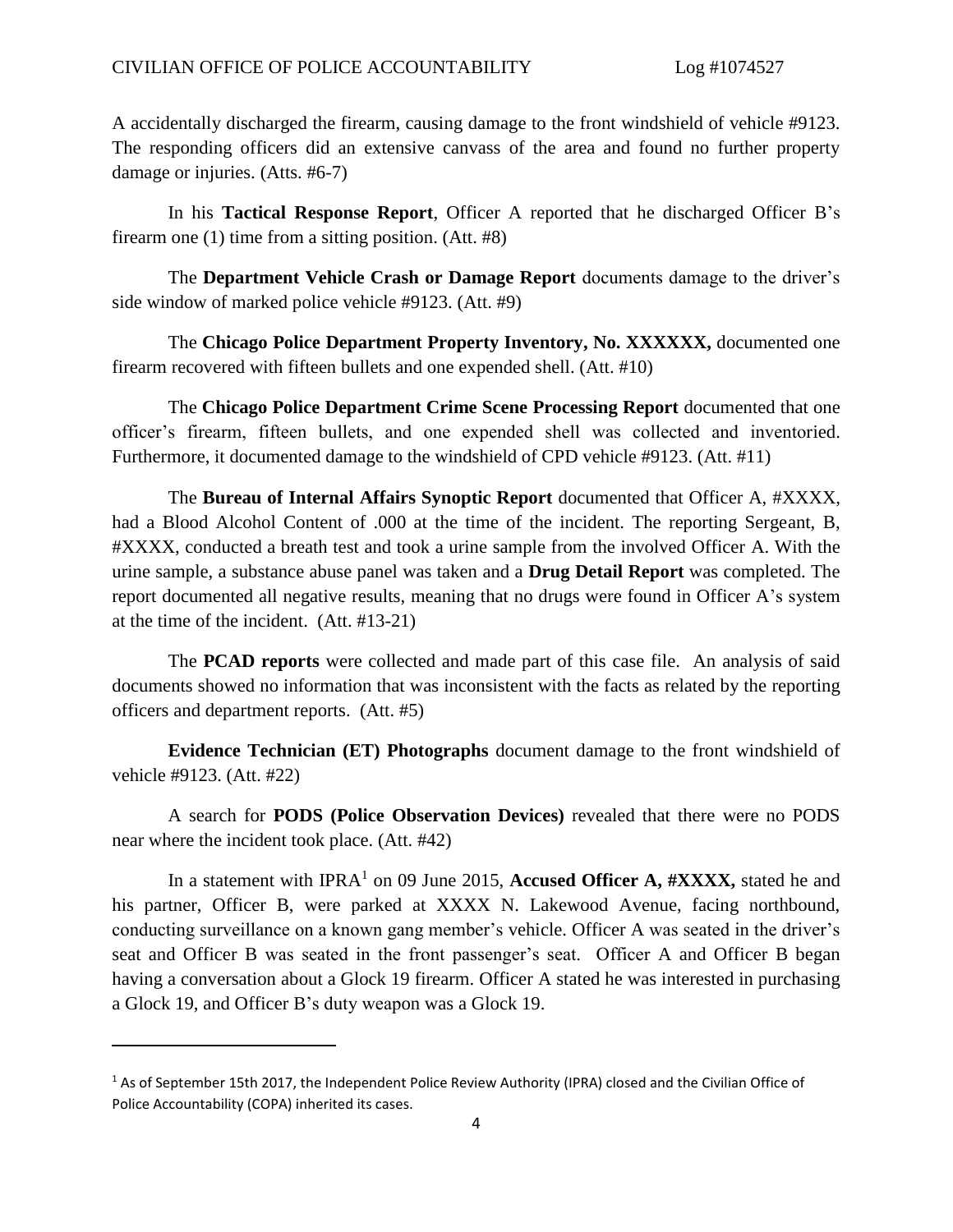Officer A asked Officer B if he could handle his weapon so he could get a feel for it. Officer B removed his weapon from his holster, ejected the magazine, and placed the magazine on the Police Data Terminal (PDT). Officer B then cycled the slide, took the round out of the chamber, and set the round and gun down on the PDT. Officer A picked the weapon up to get a feel for it. Officer A then inserted the magazine into the weapon, so he could feel the weight of a fully loaded Glock 19 in his hands. Officer A then pointed the weapon at the windshield. Officer A stated he believed at that point there was no bullet in the chamber. Officer A wanted to feel the weight of the trigger pull, so he pulled back on the trigger, and the weapon discharged. Officer A believed that after years of training and repetition, after he inserted the magazine into the weapon, a round was loaded into the chamber when he automatically cycled the slide of the weapon. Officer A stated he was holding the weapon with both hands, not aiming at anything and discharged the weapon using his right hand, which is his strong hand.

Officer A then called over the radio for a sergeant to come to his location. Officer A placed the weapon onto the PDT. Officers A and B then made sure that no one was hurt and no property was damaged from the weapon being discharged. Several minutes later, Sergeant A arrived on the scene and Officer A explained to Sergeant A what occurred. Sergeant A then made the proper notifications to the Crime Prevention and Information Center (CPIC). After attempting to search for the expelled round and failing to locate it, Officers A and B relocated to the XX<sup>th</sup> District Station. Officer A admitted in his statement that he was inattentive to duty when he accidentally discharged Officer B's firearm, resulting in damage to city property. Officer A was not able to answer if Officer B failed to adequately secure and care for his firearm when he handed it over and Officer A took possession of the firearm. Officer A was unaware if there were any written rules or Department Orders regarding the handling of another officer's weapon. (Atts. #38-39)

In a statement with IPRA on 09 June 2015, **Accused Officer B, #XXXX** gave an account like that of Officer A's regarding the events of 04 April 2015. Officer B stated that he was in the passenger seat of their marked squad car. Officer B and his partner, Officer A, were parked under a street light that was illuminating the interior of their squad car while they conducted surveillance of a vehicle. Officers B and A engaged in a conversation for several minutes about their duty weapons. Officer B stated that Officer A was interested in purchasing a similar weapon as his, a Glock 19. Officer B removed his weapon from his holster, removed the magazine, and then removed the round from the chamber. Officer B then locked the slide to the rear and put the weapon, magazine, and live round on the PDT. Officer A picked the weapon up and began examining it. Officer B then focused his attention to the vehicle on which they were conducting surveillance. Officer B then observed Officer A grab the magazine off the PDT. Officer B did not observe Officer A insert the magazine into the weapon, but saw Officer A point the weapon at the windshield of the squad car. Officer A then saw a flash and heard a loud noise, causing him to temporarily lose hearing in his left ear.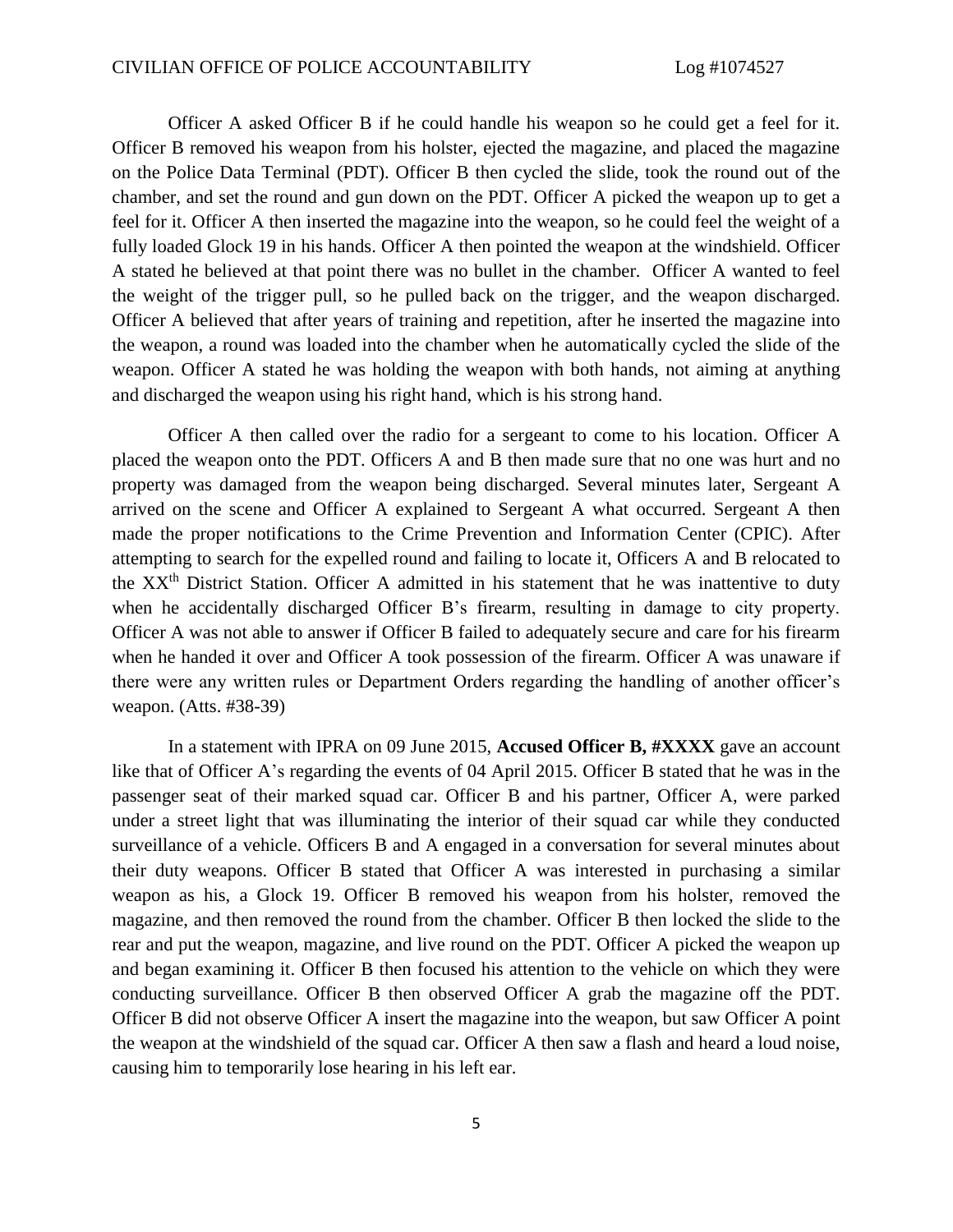#### CIVILIAN OFFICE OF POLICE ACCOUNTABILITY Log #1074527

Officer A immediately placed the weapon on the PDT and then radioed for a supervisor to come to their location. Officers B and A then exited the squad car to check on each other. Several minutes later, Officer B took the weapon and placed it in his holster. Sergeant A arrived on scene and Officer A explained what had occurred. Officer B admitted that he failed to adequately secure and care for his firearm when Officer A took possession of it, resulting in an accidental discharge of his firearm and causing damage to city property. Officer B stated that Officer A was inattentive to duty when he accidentally discharged his firearm, resulting in damage to city property. (Atts. #30-31)

**Signatures** 

**Submitted:**

IPRA Inv. A  $\#XXXX^2$ 

COPA Inv. B, #XXXX Reviewer

 **\_\_\_\_\_\_\_\_\_\_\_\_\_\_\_\_\_\_\_\_\_\_\_\_\_\_\_\_\_\_\_\_**

**\_\_\_\_\_\_\_\_\_\_\_\_\_\_\_\_\_\_\_\_\_\_\_\_\_\_\_\_\_\_\_\_\_\_** 

**APPROVED:**

# COPA Supervisor **CONCLUSION:**

 $\overline{\phantom{a}}$ 

**\_\_\_\_\_\_\_\_\_\_\_\_\_\_\_\_\_\_\_\_\_\_** 

The Civilian Office of Police Accountability recommends a finding of **Sustained** for **Allegation #1** against **Officer A, #XXXX**, which alleged that on 04 April 2015, he accidentally discharged Officer B's firearm, resulting in damage to city property. Pursuant to Rules and Regulations of the Chicago Police Department, Rule 10 prohibits an officer from being "inattentive to duty." Officer A admitted to handling Officer B's weapon. While handling the weapon, Officer A inserted the magazine into the weapon, inadvertently cycled a round into the

<sup>&</sup>lt;sup>2</sup> Investigator A is no longer an employee at IPRA/COPA.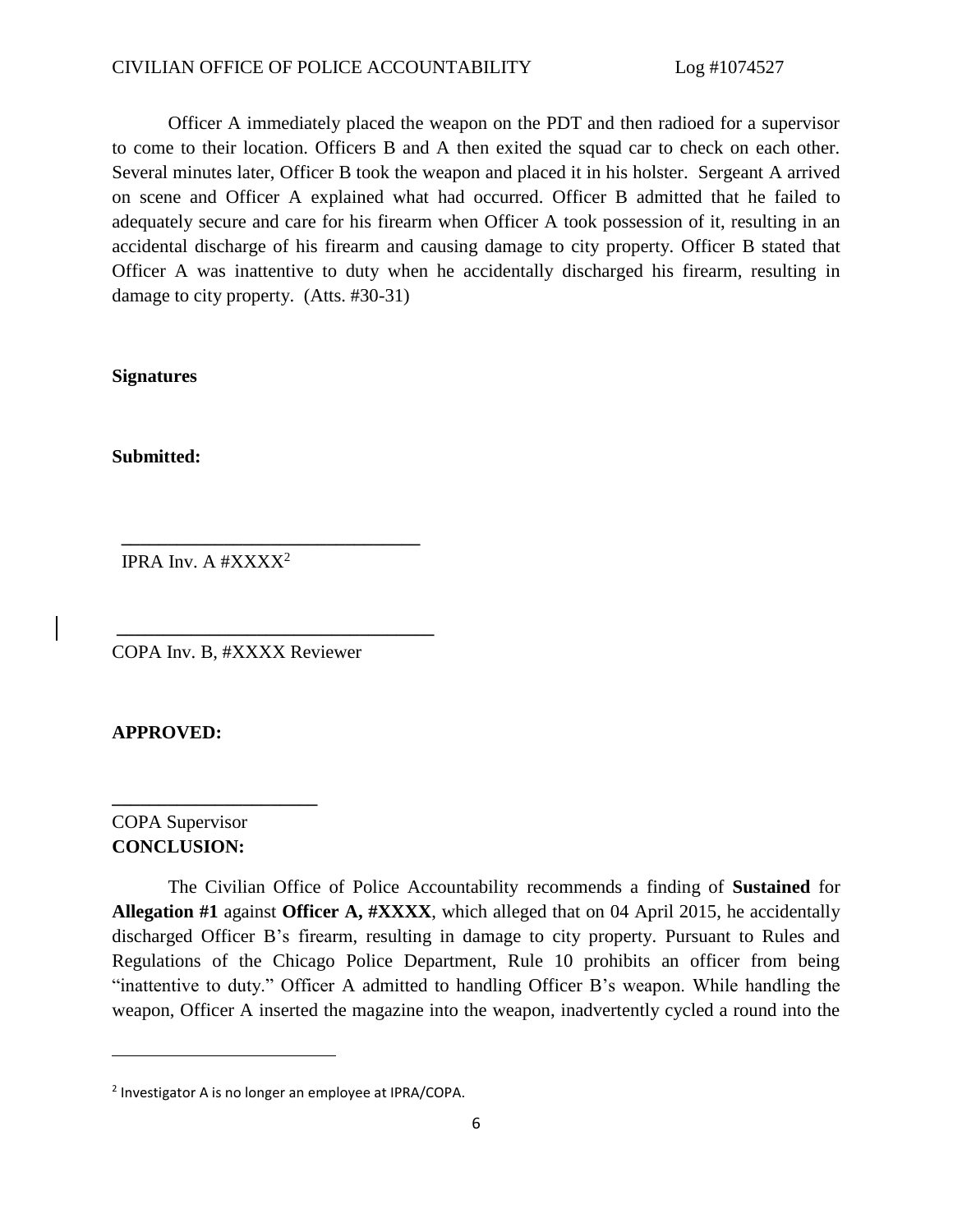chamber, pointed the weapon at the windshield of his squad car, and then accidentally fired one (1) round which caused damage to the squad car's windshield. Evidence technician photographs documented the damage to the squad car. Based on the totality of the circumstances that it was dark outside, the officers were supposed to be conducting surveillance of a known gang member, they're in a neighborhood dense with residences, both officers failed to exercise a level of reasonable care and they're inattentive to duty could have very easily led to harm that they would have been directly responsible for.

The Civilian Office of Police Accountability recommends a finding of **Sustained** for **Allegation #1** against **Officer B, #XXXX**, which alleged that on 04 April 2015, he failed to adequately secure and care for his firearm when he handed it over to Officer A, resulting in an accidental discharge of his firearm and causing damage to city property. Pursuant to Rules and Regulations of the Chicago Police Department, Rule 13 prohibits an officer from failing to adequately secure and care for Department property. Officer B admitted to taking his firearm out of his holster, ejecting the magazine and round from the chamber and placing all the items on to the PDT. Officer A then handled the weapon, at which time he accidentally discharged the weapon, causing damage to the squad car's windshield. Evidence technician photographs documented the damage to the squad car. Based on the totality of the circumstances, the evidence provided, and Officer B admitting that he failed to adequately secure and care for his firearm, Allegation #1 must be Sustained.

## **FINDINGS:**

## **Accused #1 Officer A, #XXXXX, Unit XXXX**

**Allegations #1 Sustained – Violation of Rule 10,** "Inattention to duty," in that on 04 April 2015, at the location of XXXX N. Lakewood Avenue, Chicago, IL 60660, Officer A was inattentive to duty when he accidentally discharged Officer B's firearm resulting in damage to city property.